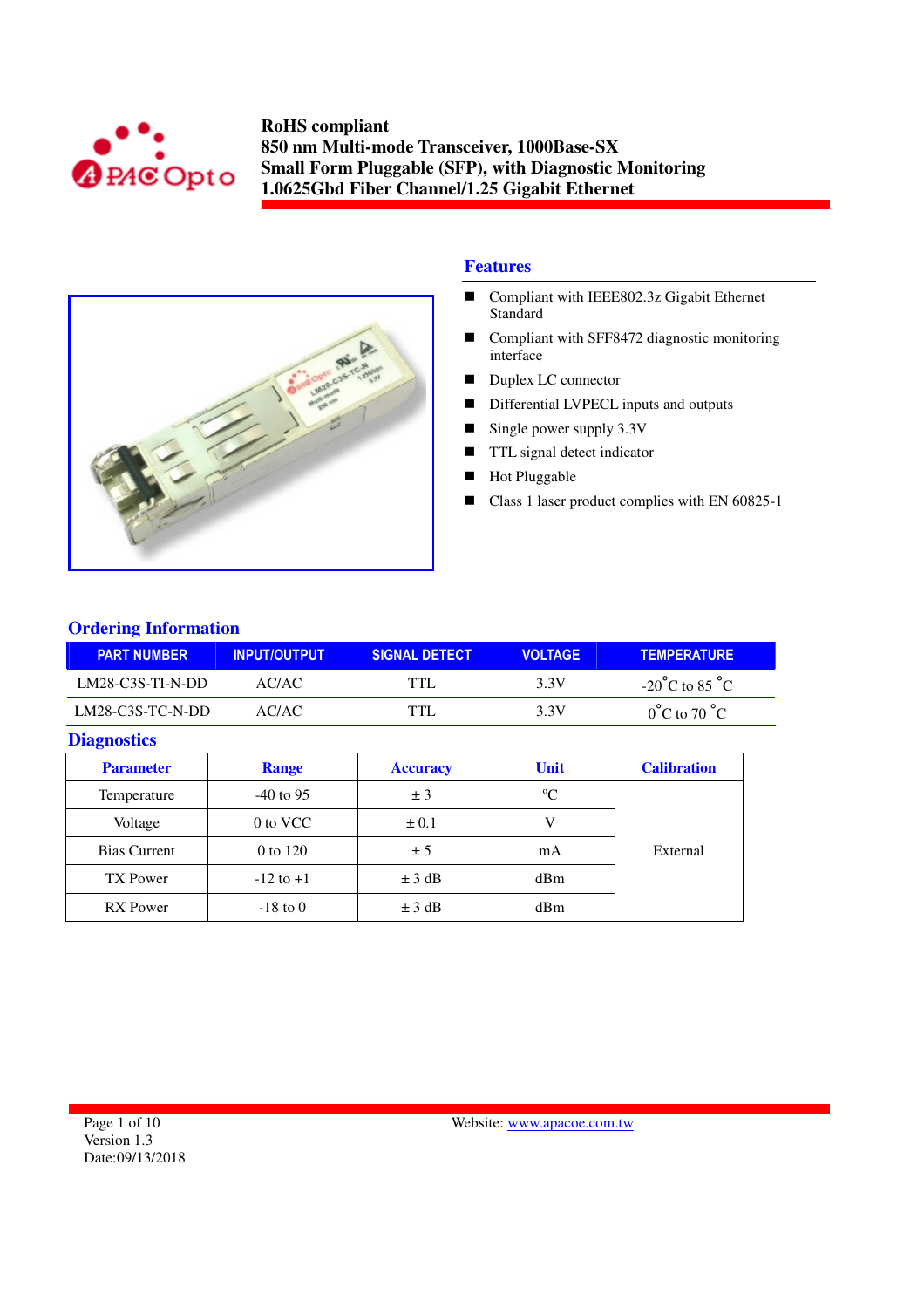

# **Absolute Maximum Ratings**

| <b>PARAMETER</b>         | <b>SYMBOL</b>  | <b>MIN</b> | <b>MAX</b> | <b>UNITS</b> | <b>NOTE</b> |
|--------------------------|----------------|------------|------------|--------------|-------------|
| Storage Temperature      | $T_S$          | $-40$      | 85         | $^{\circ}C$  |             |
| <b>Supply Voltage</b>    | Vcc            | $-0.5$     | 4.0        | V            |             |
| Input Voltage            | $V_{lN}$       | $-0.5$     | Vcc        | v            |             |
| <b>Output Current</b>    | I <sub>o</sub> | $---$      | 50         | mA           |             |
| <b>Operating Current</b> | $I_{OP}$       | $- - -$    | 400        | mA           |             |

## **Recommended Operating Conditions**

| <b>PARAMETER</b>                  | <b>SYMBOL</b>     | <b>MIN</b> | <b>MAX</b> | <b>UNITS</b> | <b>NOTE</b>        |
|-----------------------------------|-------------------|------------|------------|--------------|--------------------|
|                                   |                   | 0          | 70         | $\circ$      | $LM28-C3S-TC-N-DD$ |
| <b>Case Operating Temperature</b> | $T_C$             | $-20$      | 85         | $\circ$      | $LM28-C3S-TI-N-DD$ |
| <b>Supply Voltage</b>             | Vcc               | 3.1        | 3.5        |              |                    |
| <b>Supply Current</b>             | $I_{TX} + I_{RX}$ | $---$      | 200        | mA           |                    |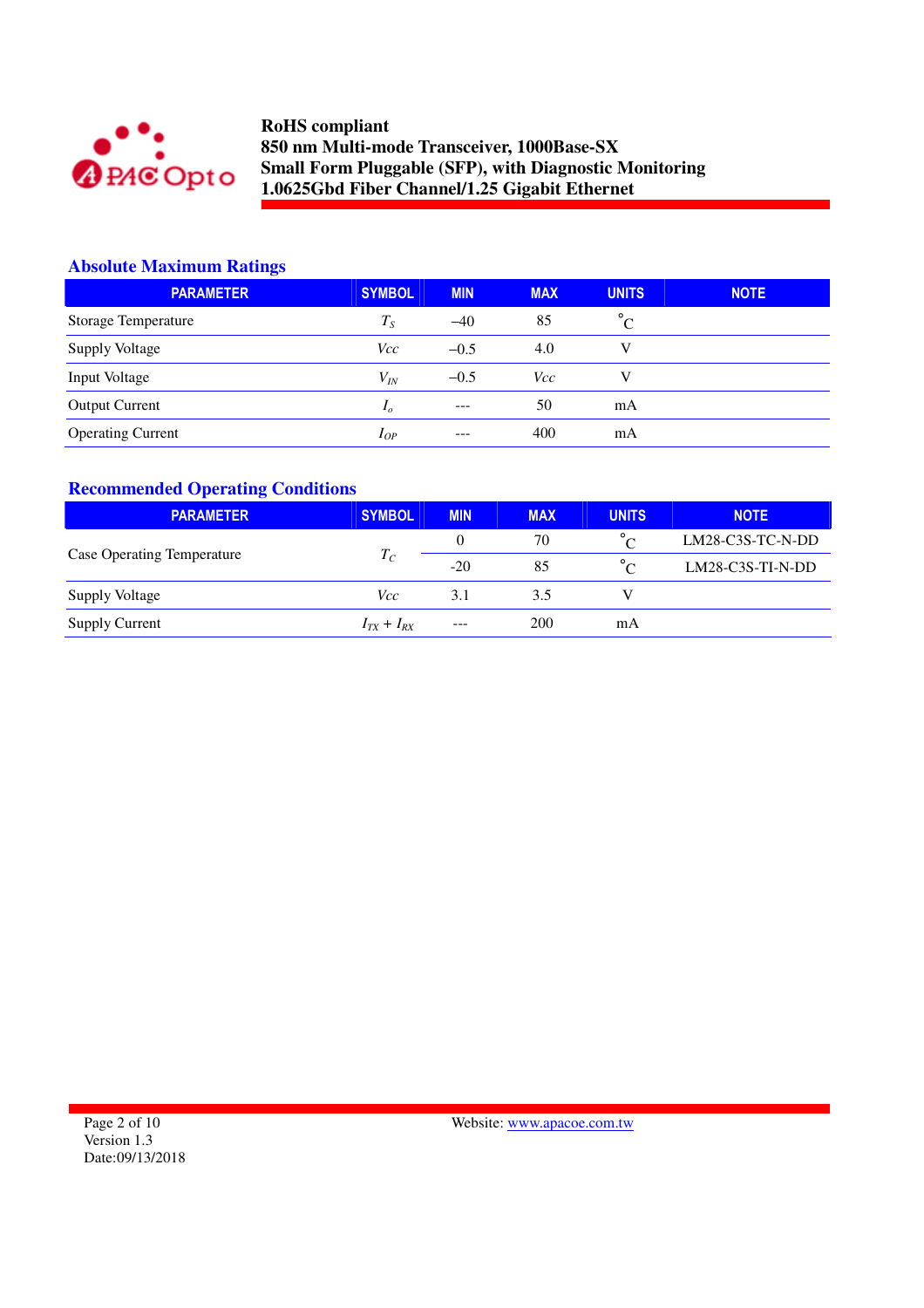

## **Transmitter Electro-optical Characteristics**

# *Vcc* = 3.1 V to 3.5 V,  $T_c = 0$  °C to 70 °C (-20 °C to 85 °C)

| <b>PARAMETER</b>                                              | <b>SYMBOL</b>             | <b>MIN</b> | TYP. | <b>MAX</b> | <b>UNITS</b> | <b>NOTE</b> |
|---------------------------------------------------------------|---------------------------|------------|------|------------|--------------|-------------|
| <b>Output Optical Power</b><br>62.5/125, 50/125 $\mu$ m fiber | $P_{out}$                 | $-9.5$     |      | $-4$       | dBm          | Average     |
| <b>Extinction Ratio</b>                                       | ER                        | 9          | ---  |            | dB           |             |
| Center Wavelength                                             | $\lambda_C$               | 830        | 850  | 860        | nm           |             |
| Spectral Width (RMS)                                          | $\Delta \lambda$          |            |      | 0.85       | nm           |             |
| Rise/Fall Time, $(20-80\%)$                                   | $T_{r,f}$                 |            |      | 260        | ps           |             |
| <b>Relative Intensity Noise</b>                               | RIN                       |            |      | $-116$     | dB/Hz        |             |
| <b>Total Jitter</b>                                           | ТJ                        |            |      | 227        | ps           |             |
| Output Eye                                                    | Compliant with IEEE802.3z |            |      |            |              |             |
| Max. $P_{out}$ TX-DISABLE Asserted                            | $P_{OFF}$                 |            |      | $-45$      | dBm          |             |
| Differential Input Voltage                                    | $V_{DIFF}$                | 0.4        |      | 2.0        | V            |             |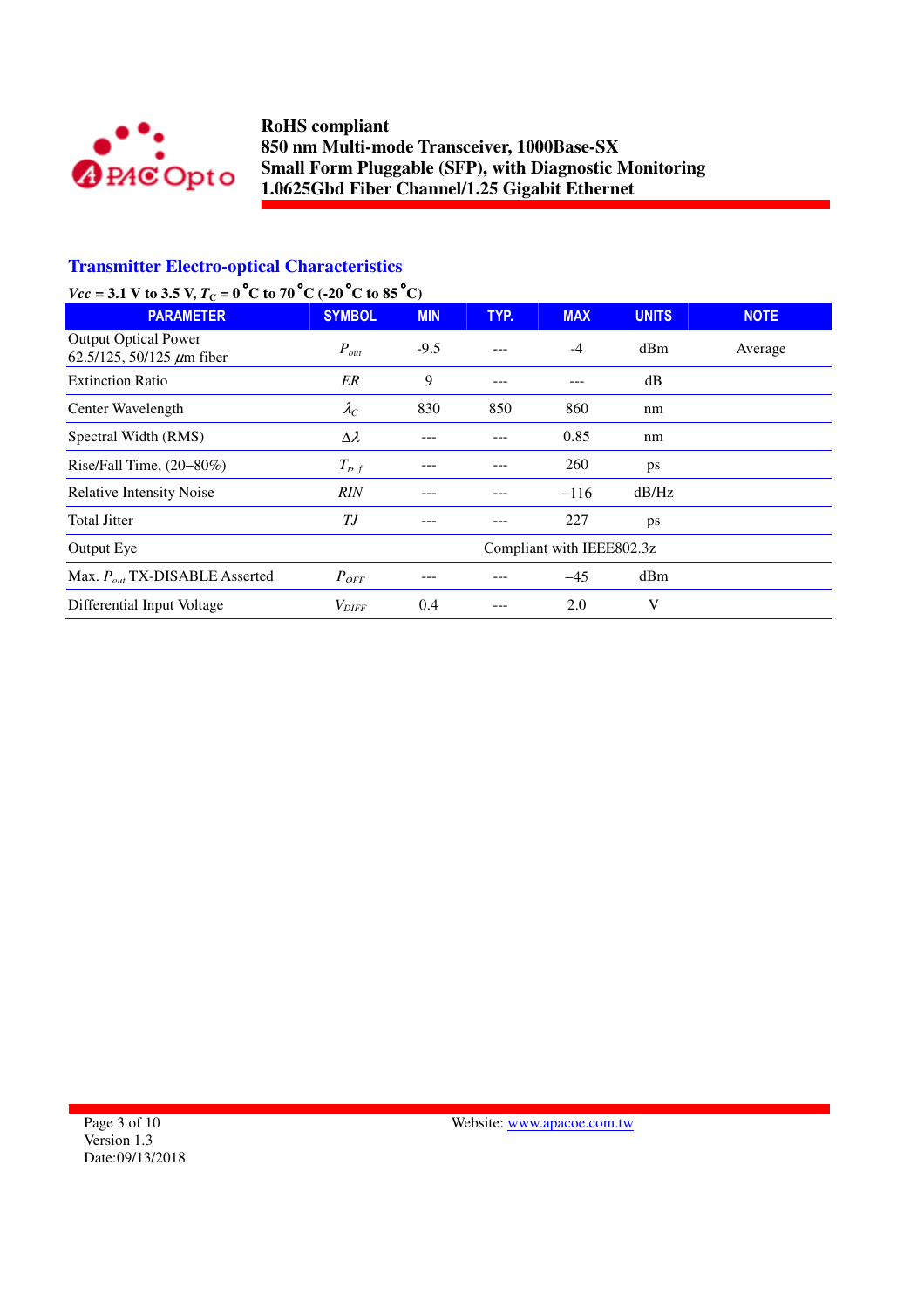

## **Receiver Electro-optical Characteristics**

# *Vcc* = 3.1 V to 3.5 V,  $T_c = 0$  °C to 70 °C (-20 °C to 85 °C)

| <b>PARAMETER</b>                               | <b>SYMBOL</b>     | <b>MIN</b>     | TYP. | <b>MAX</b> | <b>UNITS</b>    | <b>NOTE</b>      |
|------------------------------------------------|-------------------|----------------|------|------------|-----------------|------------------|
| <b>Optical Input Power-maximum</b>             | $P_{IN}$          | $\overline{0}$ |      |            | dBm             | $BER < 10^{-12}$ |
| Optical Input Power-minimum<br>(Sensitivity)   | $P_{IN}$          |                |      | $-18$      | d <sub>Bm</sub> | $BER < 10^{-12}$ |
| <b>Operating Center Wavelength</b>             | $\lambda_C$       | 770            |      | 860        | nm              |                  |
| <b>Optical Return Loss</b>                     | <b>ORL</b>        | 12             |      | ---        | dB              |                  |
| Signal Detect-Asserted                         | $P_A$             | ---            |      | $-18$      | dBm             |                  |
| Signal Detect-Deasserted                       | $P_D$             | $-35$          |      |            | dBm             |                  |
| Differential Output Voltage                    | $V_{\text{DIFF}}$ | 0.5            |      | 1.2        | V               |                  |
| Data Output Rise, Fall Time<br>$(20 - 80\%)$   | $T_{r,f}$         |                |      | 0.35       | ns              |                  |
| Receiver Loss of Signal Output<br>Voltage-Low  | $RX$ $LOS_L$      | $\Omega$       |      | 0.5        | V               |                  |
| Receiver Loss of Signal Output<br>Voltage-High | $RX\_LOS_H$       | 2.4            |      | $V_{CC}$   | V               |                  |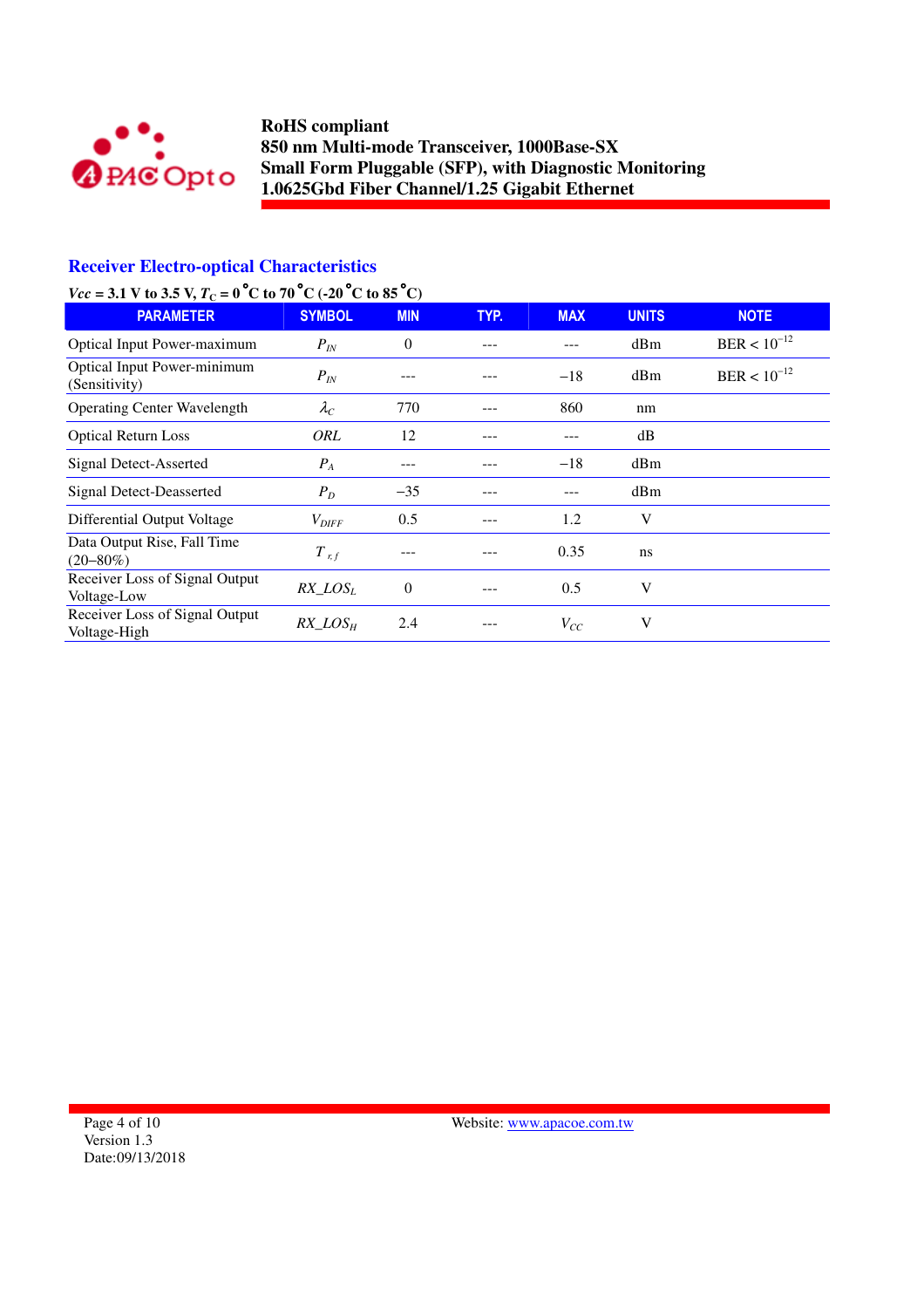

### **Block Diagram of Transceiver**



#### **Transmitter Section**

The transmitter section consists of a 850 nm laser in an eye safe optical subassembly (OSA) which mates to the fiber cable. The laser OSA is driven by a LD driver IC which converts differential input LVPECL logic signals into an analog laser driving current.

### **TX\_DISABLE**

The TX\_DISABLE signal is high (TTL logic "1") to turn off the laser output. The laser will turn on when TX\_DISABLE is low (TTL logic "0").

#### **Receiver Section**

The receiver utilizes an InGaAs PIN photodiode mounted together with a trans-impedance preamplifier IC in an OSA. This OSA is connected to a circuit providing post-amplification quantization, and optical signal detection.

#### **Receive Loss (RX\_LOS)**

The RX\_LOS is high (logic "1") when there is no incoming light from the companion transceiver. This signal is normally used by the system for the diagnostic purpose. The signal is operated in LVTTL level.

Page 5 of 10 Version 1.3 Date:09/13/2018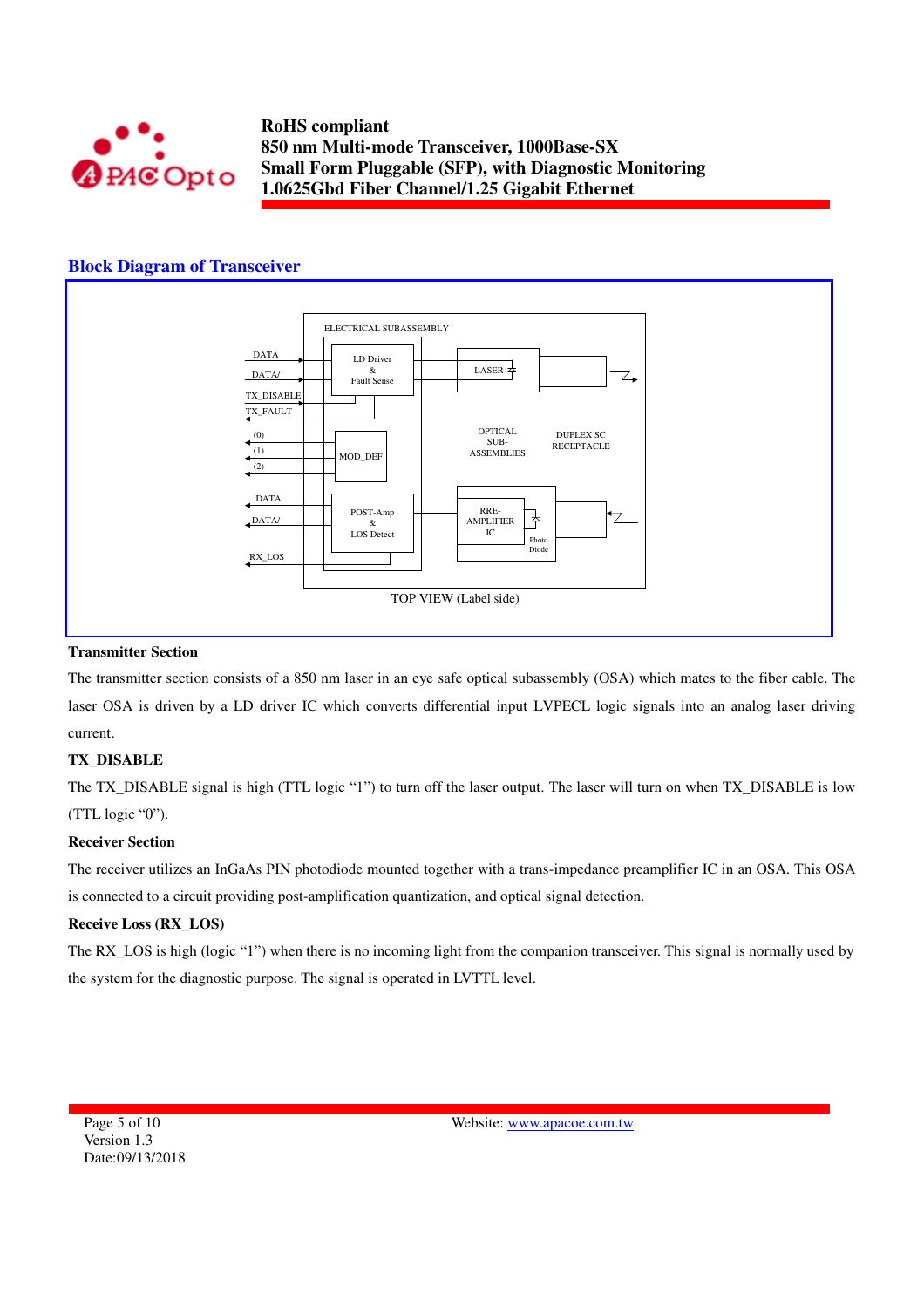

**Dimensions** 

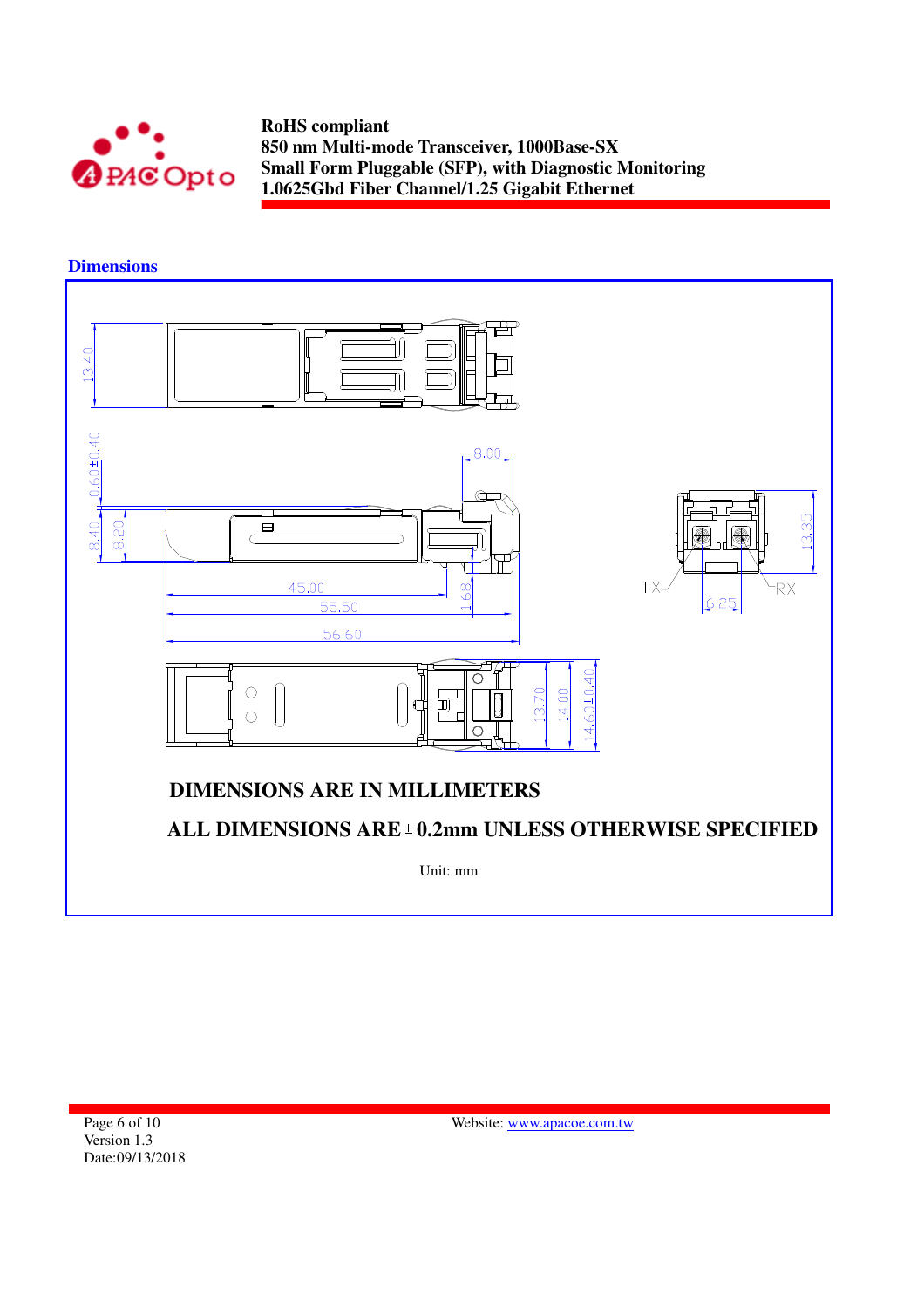

## **SFP host board mechanical layout**



Page 7 of 10 Version 1.3 Date:09/13/2018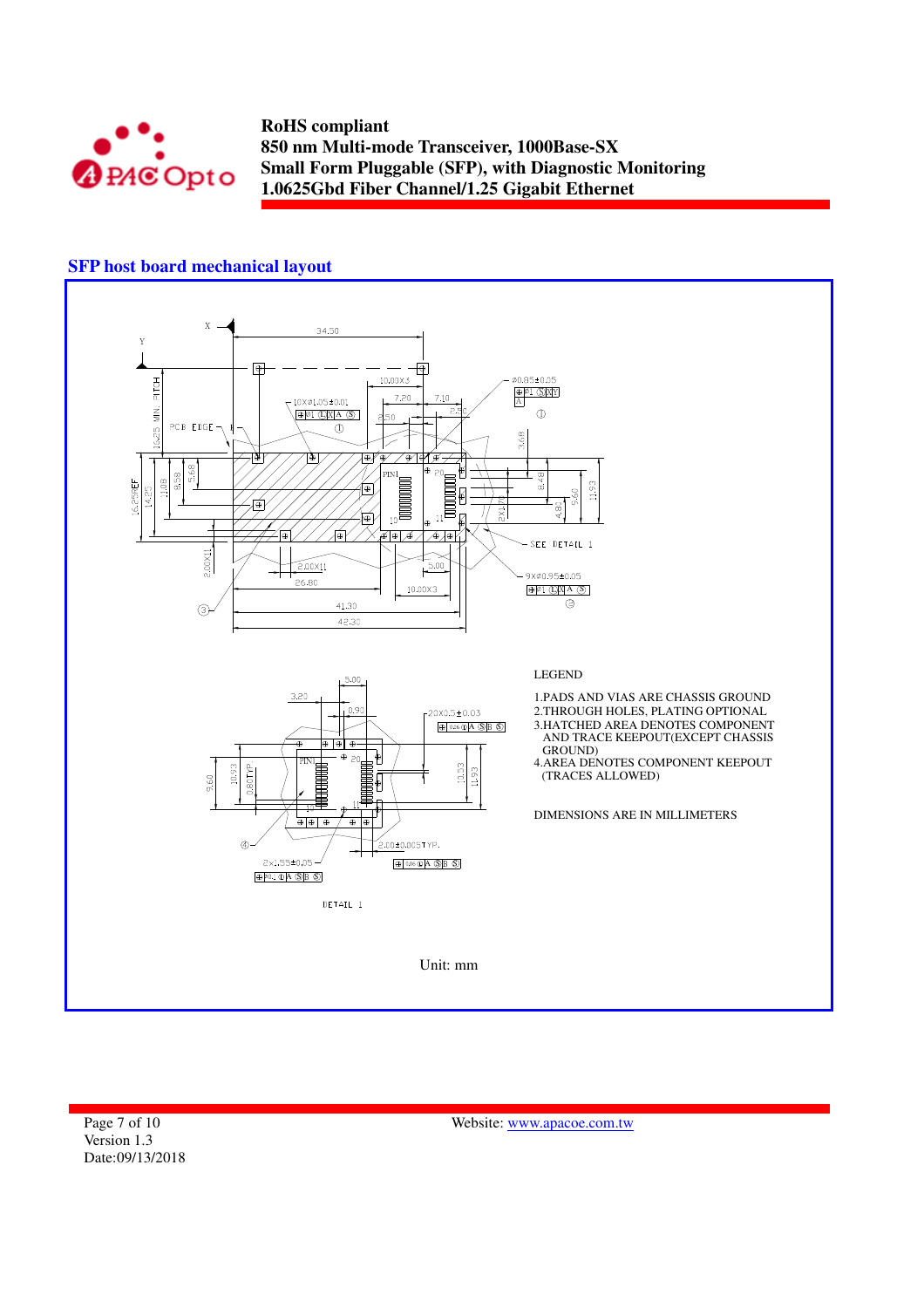

# **Assembly drawing**



Page 8 of 10 Version 1.3 Date:09/13/2018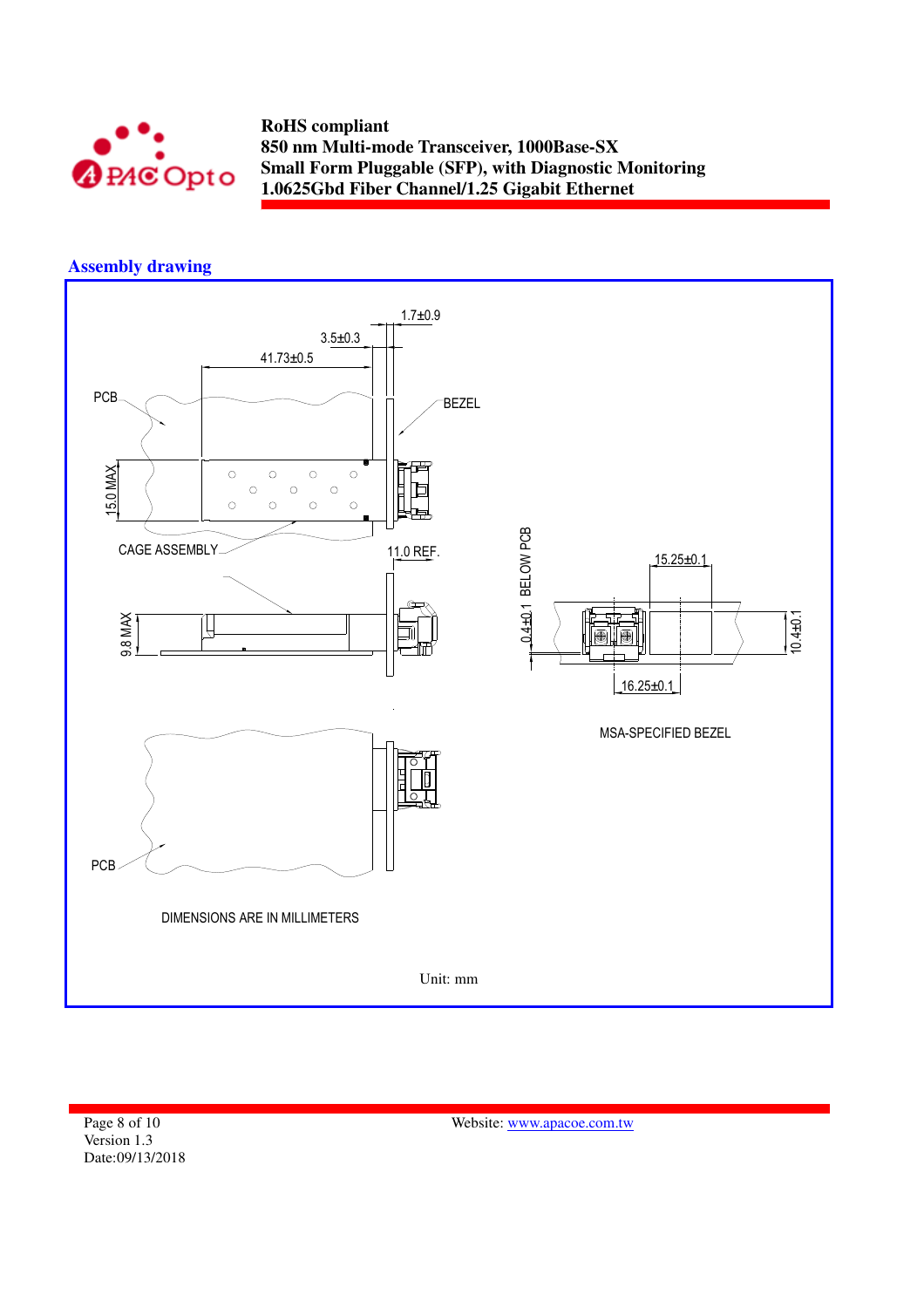

# **Pin Assignment**

Pin-Out



| Pin            | <b>Signal Name</b>          | <b>Description</b>                                |
|----------------|-----------------------------|---------------------------------------------------|
| 1              | $T_{GND}$                   | <b>Transmit Ground</b>                            |
| $\overline{2}$ | TX_FAULT                    | <b>Transmit Fault</b>                             |
| 3              | TX_DISABLE                  | <b>Transmit Disable</b>                           |
| 4              | $MOD_DEF(2)$                | SDA Serial Data Signal                            |
| 5              | $MOD_$ <del>DEF</del> $(1)$ | <b>SCL Serial Clock Signal</b>                    |
| 6              | $MOD_$ <i>DEF</i> $(0)$     | <b>TTL</b> Low                                    |
| 7              | <b>RATE SELECT</b>          | Open Circuit                                      |
| 8              | RX_LOS                      | Receiver Loss of Signal, TTL High, open collector |
| 9              | $R_{GND}$                   | Receiver Ground                                   |
| 10             | $R_{GND}$                   | Receiver Ground                                   |
| 11             | $R_{GND}$                   | Receiver Ground                                   |
| 12             | $RX-$                       | Receive Data Bar, Differential PECL, ac coupled   |
| 13             | $RX+$                       | Receive Data, Differential PECL, ac coupled       |
| 14             | $R_{GND}$                   | Receiver Ground                                   |
| 15             | $V_{CCR}$                   | Receiver Power Supply                             |
| 16             | $V_{CCT}$                   | <b>Transmitter Power Supply</b>                   |
| 17             | $T_{GND}$                   | <b>Transmitter Ground</b>                         |
| 18             | $TX+$                       | Transmit Data, Differential PECL, ac coupled      |
| 19             | $TX-$                       | Transmit Data Bar, Differential PECL, ac coupled  |
| 20             | $T_{GND}$                   | <b>Transmitter Ground</b>                         |